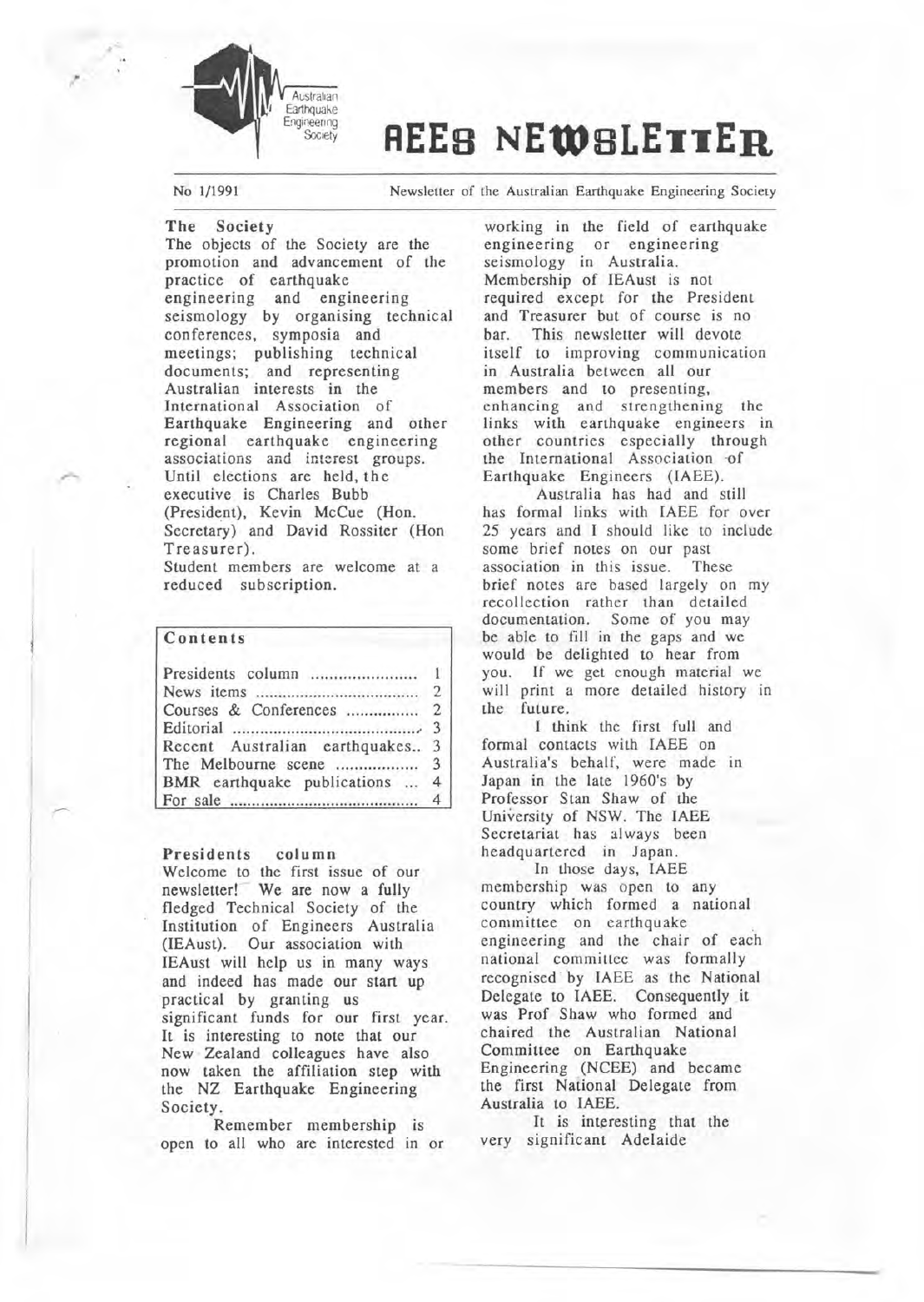earthquake of I March 1954 caused very little general interest into the practical significance of earthquakes in Australia. It was the admittedly much larger Meckering earthquake of 10 October 1968 which virtually destroyed a small country town in WA which focussed attention of Australian engineers on the need for earthquake engineering in Australia itself.

It was at the first meeting of the NCEE where it was decided that some degree of earthquake resistance should be provided in the design of buildings and other structures in certain parts of Australia.

It is of interest to note that it was the NCEE which then commenced to prepare a draft Earthquake code for Australia on its own account and not the Standards Association of Australia. However there was a link in that the Engineer/Secretary of the NCEE Code Drafting subcommittee was Mr Hugh Knox of the Standards Association.

More in the next newsletter, especially if you help.

#### News items

ja.

• '

• Of particular interest to the Society is the release for public comment of a draft Australian Standard DR 91094 S: part 4 of Design Loads on Structures, AS 1170.4 - Earthquake Loads. It is proposed that this code will replace AS2121-1979, the SAA earthquake code and AS2121M-1979, the seismic zone map.

• Professor Hiroshi Kagami from Hokkaido University, Japan will be taking part with BMR in a joint micro-zonation study of Newcastle. The exercise will be conducted from 22 July to 2 August, in the early hours of the morning when traffic is a minimum. A similar study has just been completed in Perth WA and the results are still being evaluated.

• The Society has received some information on a research project being undertaken at Cornell

University, New York by Peter Gergely, Professor of Structural<br>Engineering. His research topic His research topic is, *lightly reinforced concrete frame behaviour in structures not designed for earthquake loads.*  He is examining the behaviour of beam-column joints under seismic loading (for which the structures were not intended). This research work is very pertinent to our existing structural stock in Australia (Newcastle was a test of seismic loads on structures not intended to be loaded in that way). He has appealed for details of typical non-seismic-designed reinforced concrete beam-column joints.

The Society has some survey forms and would be grateful to any AEES members, or others, who could provide details to Professor Gergely for this research work. Please contact David Rossiter for further details and survey forms (ph: 06 282 4199 or 06 291 6445 ah).



Courses & Conferences • First International short course on dynamics of structures and structure-foundation soil systems. 11-15 November 1991. University of Missouri-Rolla. Professor S Prakash, Professor of Civil Engineering, Fax (314) 341-4729.

• The 4th International Conference on Seismic Zonation, USA. Earthquake Engineering Research Institute, 6431 Fairmount Ave., Suite 7, El Cerrito, Ca 94530, USA International conference on Earthquake Biast and Impact. 18-20 Sept 1991, UMIST, Manchester UK, The Conference Office, Institution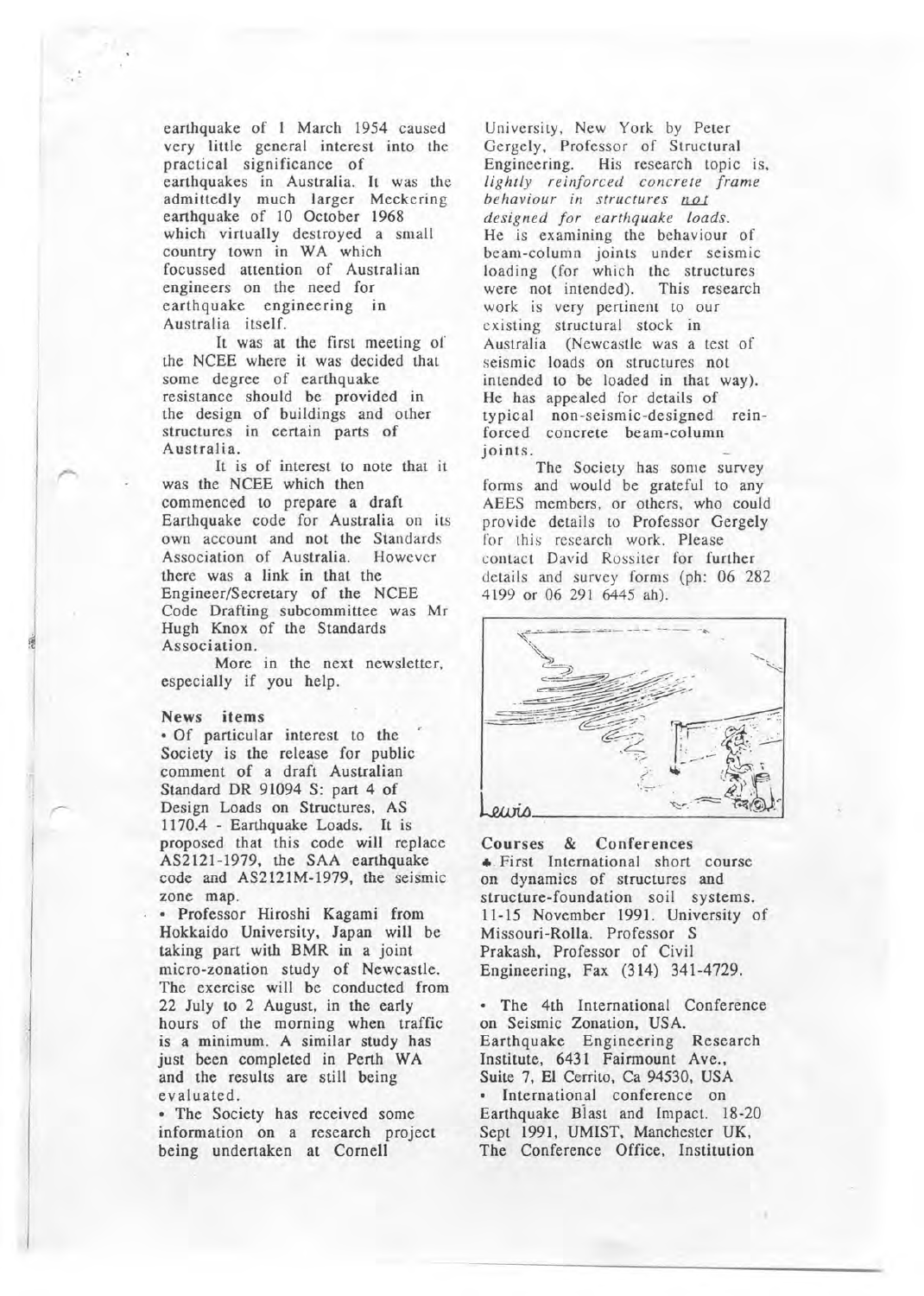of Engineers, 1-7 Great George St., London SWlP 3AA UK. • Pacific Conference on Earthquake Engineering, Auckland NZ, 20-23 November, 1991. NZ National Society for Earthquake Engineering, PO Box 17-268, Wellington, NZ. • The 11th Australian Geological

Congress, 20-24 January 1992. Ballarat, Vic: The Secretariat, lith AGC, Bloomsbury Conference Services, 232 Bridge Rd., Vic 3121. Fax: 61 03 427 0715

• International symposium on the effects of surface geology on seismic motion. 25-27 March 1992, Odawara Japan. Dr M Reichle, Dept of Conservation, Division of Mines & Geology, 630 Bercut Dr., Sacramento, Ca., 95814, USA • The lOth World Conference on Earthquake · Engineering, July 19- 25, 1992, Madrid, Spain. Steering Committee, c/o Tilesa, Londres 39- 1°B, 28028 Madrid, Spain.

#### Editorial

The President, Charles Bubb, has written a brief history of events leading up to the formation of the Society. It was almost born immediately after the 1968 Meckering WA earthquake, and despite the occurrence of other large earthquakes such as that at Cadoux WA in 1979 and at Tennant Creek NT in 1988, it was the combination of the Newcastle NSW earthquake and revision of the 1979 Earthquake Building Code that energised the committee to formally establish the society. The first task of the committee is to build the membership but publication of the new draft Code, AS 1170.4 Earthquake Loads, for public comment provides the ideal opportunity for the Society to have input into the review process and at the same time publicise its existence.

The Society will only enjoy a long and productive life if you the members support it. This can best be done in the short term by building up membership, providing material for the

newsletter, and organising and attending technical symposia and meetings.

So, for now, please distribute to your colleagues the attached *invitation to join* and send in to me your contribution for the next newsletter. Any offers for the post of Editor?

We are also interested in publishing news items from the States and would appreciate expressions of interest from potential correspondents (see the article on our visit to Melbourne Uni's Earthquake Engineering lab)

#### Sad news

It was with great saddness that we recently learned of the death earlier this year, of one of Australia's pioneering engineering seismologists, Dr Robert Underwood Rob completed his PhD at the Australian National University in 1967 with a seminal work on the seismicity of Victoria. He spent a year at Blacknest, UK then moved to Hobart with the Tasmanian Hydro Electric Commission from which he retired due to ill health in 1990. Rob published the first earthquake hazard study in Australia, of Tasmania, and was joint author of the first seismic hazard map of Australia.

#### Recent earthquakes

The following table summarising recent Australian earthquakes during 1991 was supplied by the Australian Seismological Centre, BMR. The Centre publishes a more detailed monthly list for subscribers. The Kalgoorlie WA earthquake on 9 March was the only one to have caused damage. It was probably a mine-induced rock burst. Earthquakes occurred in all States and many of them were felt. The sequence following the 22 Jan 1988 Tennant Creek earthquakes continues, and only the largest one has been listed in the table. A quite remarkable swarm of 90 odd earthquakes has occurred near Bendigo Victoria. Seismology Research Centre seismologists set